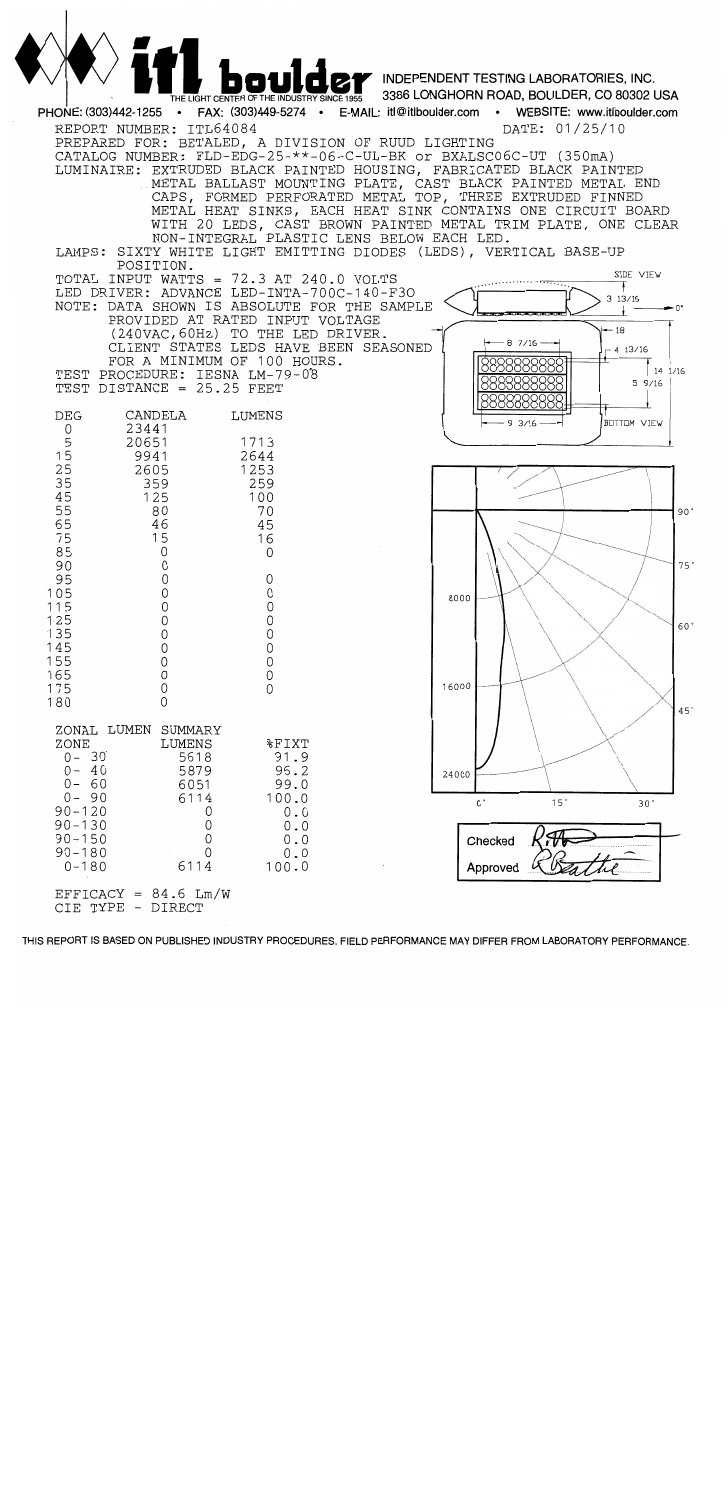

**INDEPENDENT TESTING LABORATORIES, INC.** 3386 LONGHORN ROAD, BOULDER, CO 80302 USA

PHONE: (303)442-1255 • FAX: (303)449-5274 • E-MAIL: itl@itlboulder.com • WEBSITE: www.itlboulder.com

REPORT NUMBER: ITL64084 DATE: 01/25/10 PREPARED FOR: BETALED, A DIVISION OF RUUD LIGHTING

LUMINAIRE SPACING CRITERION = 0.4